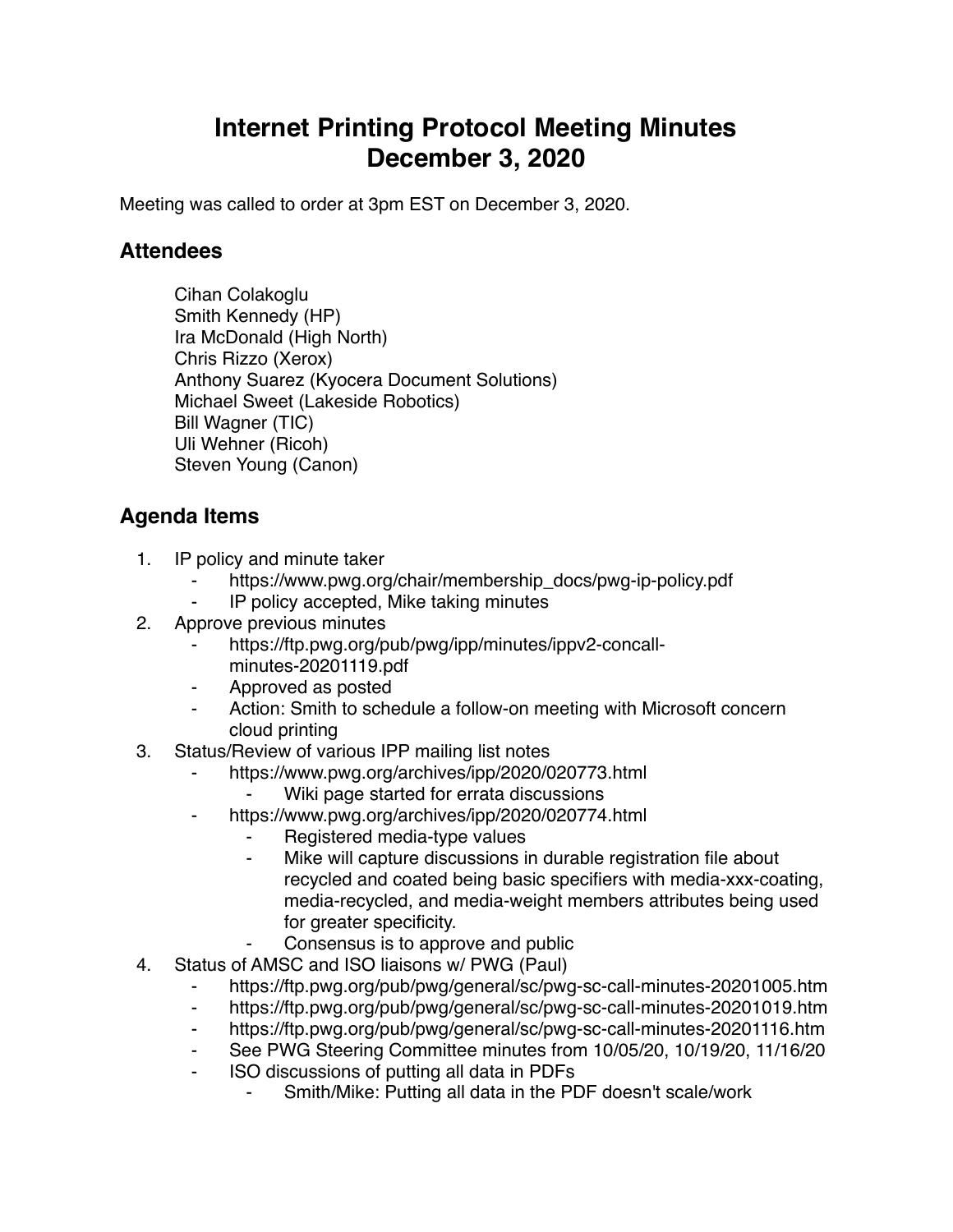- Mike: Job (run) data needs to be separate, Document (part) data needs to be part of the document, rewriting PDFs is just asking for problems.
- https://color.printing.org/wp-content/uploads/2019/01/Cheydleur-WhatsNewStandardsSpecifications.pdf
- 5. Last Call Status of Job Accounting for IPP v1.0 (Mike)
	- https://ftp.pwg.org/pub/pwg/ipp/wd/wd-ippaccounting10-20201120-rev.pdf
	- ⁃ https://ftp.pwg.org/pub/pwg/ipp/wd/lcrc-ippaccounting10.txt
	- ⁃ Stable draft for a Best Practice
	- ⁃ PWG Last Call started 10/08/20 ended 11/06/20
	- ⁃ IPP WG review on 19 November 2020
	- ⁃ 5 comments REJECTED all other comments RESOLVED
	- ⁃ Schedule PWG Formal Vote in Q1 2021
	- ⁃ Action: Mike to start PWG Formal Vote of Job Accounting starting Jan 4, 2021 ending Feb 1, 2021
- 6. Review of IPP WG Charter (Ira)
	- https://www.pwg.org/archives/ipp/2020/020698.html
	- ⁃ https://ftp.pwg.org/pub/pwg/ipp/wd/wd-ipp-charter-20201009-rev.pdf
	- ⁃ Interim draft for new work items
	- ⁃ PWG discussion at PWG November F2F on 3 November 2020
	- ⁃ Schedule IPP WG and PWG approval in Q1 2021
	- ⁃ Line 11: Mike is now at Lakeside Robotics
	- Lines 18, 24, 26, 31, 36: "is supported by" (remove "now" globally)
	- ⁃ Global: SASS -> SaaS
	- ⁃ Line 28: Emerging additive manufacturing devices ("3D Printers") with network connectivity pose safety and security concerns.
	- ⁃ Line 33: Drop "would like to efficiently"
	- ⁃ Line 83: TRUSTNOONE is now a specification, not a registration
	- ⁃ Drop Job Accounting
	- ⁃ Add IPP Everywhere v2.0 after IPP 2.0
	- ⁃ Line 97: Add "to" before "existing"
	- ⁃ Drop (b) IPP Everywhere Multifunction
	- Add IPP 3D Production Printing Extensions and 3D Scan Service to potential IPP WG projects
	- ⁃ Line 160: Drop "except for IPP System Service above"
	- ⁃ Line 161: Add ", including the IPP System Service" after "device management protocols"
	- Drop OOS-4
	- ⁃ OOS-5: Drop "is abandoned", add FaxIn Service
	- ⁃ OBJ-6: Drop "IETF and PWG"
	- ⁃ CH-2/3: Q1 2021
	- ⁃ Drop Implementation Stage section
- 7. Status of IPP Enterprise Printing Ext v2.0 (Smith)
	- ⁃ https://ftp.pwg.org/pub/pwg/ipp/wd/wd-ippepx20-20201029-rev.pdf
	- ⁃ Interim draft for a Candidate Standard
	- PWG review at PWG Virtual F2F on 4 November 2020
	- ⁃ Stopped at end of section 6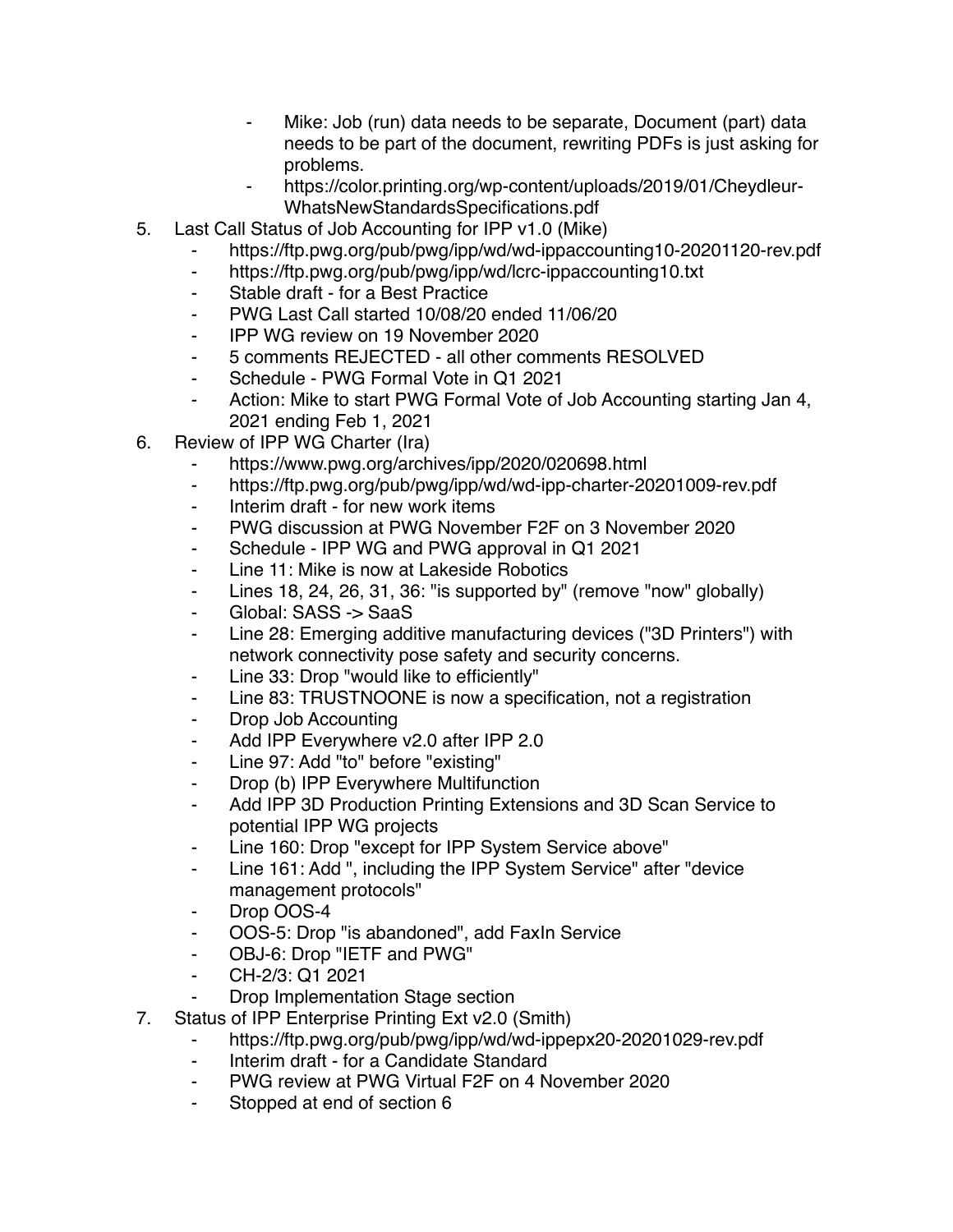- Schedule Prototype draft in Q1 2021
- 8. Status or Review of IPP Driverless Printing Extensions v2.0 (Smith)
	- https://ftp.pwg.org/pub/pwg/ipp/wd-ippnodriver20-20201029-rev.pdf
	- ⁃ https://www.pwg.org/archives/ipp/2020/020760.html
		- ⁃ "client-info-col" proposal
	- https://www.pwg.org/archives/ipp/2020/020761.html
		- Print quality presets and processing attributes
		- Action: Smith to review current print quality wiki page
	- https://www.pwg.org/archives/ipp/2020/020777.html
		- ⁃ RFC: Add "printer-serial-number (text(255))" to NODRIVER
		- ⁃ Smith: No objection to the registration, but need to talk about PII issues
		- Smith: Weird that serial-number is read/write
		- ⁃ Consensus is to add a separate read-write asset attribute
			- ⁃ "printer-asset-tag (octetString(MAX) | no-value)" Printer Description attribute
				- ⁃ "printer-serial-number (text(255))" Printer Status attribute
		- Action: Mike to follow-up with printer-asset-tag and printer-serialnumber registration
	- ⁃ Interim draft for a Candidate Standard
	- ⁃ PWG review at PWG Virtual F2F on 4 November 2020
	- ⁃ Stopped at end of section 4.4
	- Schedule Prototype draft in Q2 2021
- 9. Status of recent IPP Wiki Pages (Mike)
	- https://github.com/istopwg/ippsample/wiki/IPP-Everywhere-Value-Proposition-Discussion-Points
		- ⁃ IPP Everywhere Value Proposition Discussion Points
		- PWG discussion at PWG Virtual F2F on 18 August 2020
	- https://www.pwg.org/archives/ipp/2020/020773.html
		- Wiki page started for errata discussions
		- ⁃ Added on 20 November 2020

## **Next Steps / Open Actions**

- Next conference call December 17, 2020 at 3pm EST
- Action: Smith to schedule a follow-on meeting with Microsoft concern cloud printing
- Action: Mike to start PWG Formal Vote of Job Accounting starting Jan 4, 2021 ending Feb 1, 2021
- Action: Smith to review current print quality wiki page
- Action: Mike to follow-up with printer-asset-tag and printer-serial-number registration
- Action: Smith to coordinate printer-finisher/-supply wording updates with Mike and Steven (PENDING)
- Action: Mike to post a summary of IPP 2.0 and IPP Everywhere 2.0 plans to the IPP mailing list (DONE, also on Wiki)